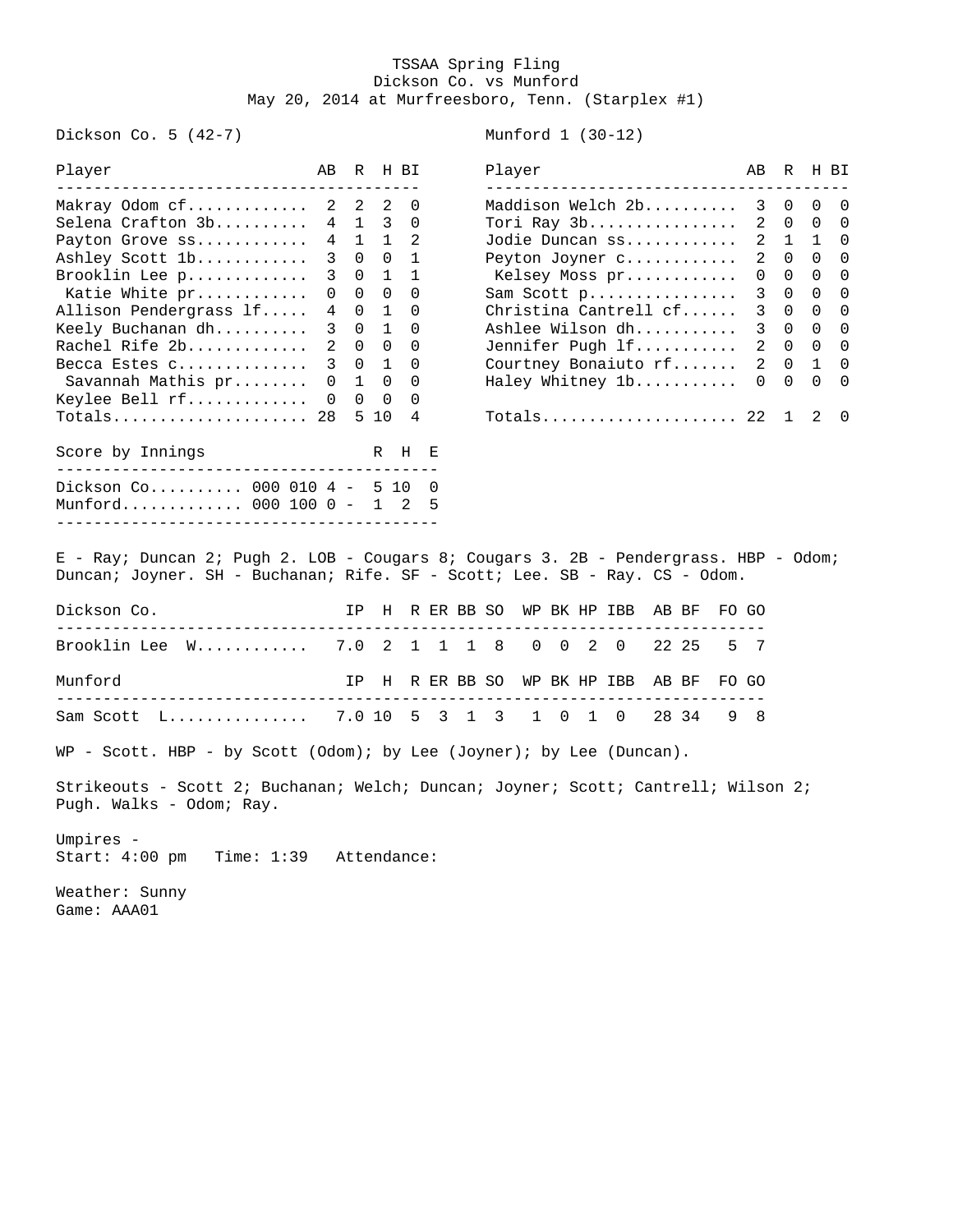## **Play-by-Play**

TSSAA Spring Fling Dickson Co. vs Munford - Play-by-Play May 20, 2014 at Murfreesboro, Tenn. (Starplex #1)

Score by Innings The R H E ----------------------------------------- Dickson Co.......... 000 010 4 - 5 10 0 Munford............. 000 100 0 - 1 2 5 -----------------------------------------

Dickson Co. starters:  $44/cf$  Odom;  $4/3b$  Crafton;  $23/ss$  Grove;  $14/1b$  Scott;  $0/p$  Lee;  $7/1f$ Pendergrass; 11/dh Buchanan; 5/2b Rife; 34/c Estes; 21/rf Bell; Munford starters: 3/2b Welch; 14/3b Ray; 4/ss Duncan; 2/c Joyner; 10/p Scott; 11/cf Cantrell; 1/dh Wilson; 17/lf Pugh; 8/rf Bonaiuto; 12/1b Whitney;

**Dickson Co. 1st -** Odom walked. Crafton singled through the left side, advanced to second on an error by lf; Odom advanced to third. Grove grounded out to 3b. Scott struck out looking. Lee grounded out to 2b. *0 runs, 1 hit, 1 error, 2 LOB.*

**Munford 1st -** Welch struck out swinging. Ray grounded out to 3b. Duncan struck out swinging. *0 runs, 0 hits, 0 errors, 0 LOB.*

**Dickson Co. 2nd -** Pendergrass reached on a throwing error by 3b. Buchanan grounded out to 2b, SAC, bunt; Pendergrass advanced to second. Rife grounded out to 3b, SAC, bunt; Pendergrass advanced to third. Estes popped up to lf. *0 runs, 0 hits, 1 error, 1 LOB.*

**Munford 2nd -** Joyner grounded out to 2b. Scott grounded out to ss. Cantrell struck out swinging. *0 runs, 0 hits, 0 errors, 0 LOB.*

**Dickson Co. 3rd -** Odom hit by pitch. Crafton popped up to lf. Odom out at second c to ss, caught stealing. Grove popped up to cf to right center. *0 runs, 0 hits, 0 errors, 0 LOB.*

**Munford 3rd -** Wilson struck out swinging. Pugh fouled out to c. Bonaiuto grounded out to 3b. *0 runs, 0 hits, 0 errors, 0 LOB.*

**Dickson Co. 4th -** Scott struck out swinging. Lee singled through the right side. White pinch ran for Lee. Pendergrass popped up to cf. Buchanan singled to pitcher; White advanced to second. Rife grounded out to 3b. *0 runs, 2 hits, 0 errors, 2 LOB.*

**Munford 4th -** Lee to p for White. Welch popped up to 1b. Ray walked. Duncan singled, bunt; Ray advanced to second. Ray stole third. Joyner hit by pitch; Duncan advanced to second. Moss pinch ran for Joyner. Scott reached on a fielder's choice; Moss advanced to third; Duncan scored on the error; Ray out at home 3b to c. Cantrell popped up to 3b. *1 run, 1 hit, 0 errors, 2 LOB.*

**Dickson Co. 5th -** Joyner to c for Moss. Estes grounded out to 2b. Odom singled, advanced to third on an error by lf. Crafton singled, bunt. Crafton advanced to second on a wild pitch; Odom scored, unearned. Grove grounded out to 2b; Crafton advanced to third. Scott fouled out to 1b. *1 run, 2 hits, 1 error, 1 LOB.*

**Munford 5th -** Wilson struck out swinging. Pugh struck out swinging. Bonaiuto singled to shortstop. Bonaiuto out at first c to 1b. *0 runs, 1 hit, 0 errors, 0 LOB.*

**Dickson Co. 6th -** Lee popped up to 3b. Pendergrass doubled to right field. Buchanan popped up to cf. Rife grounded out to p, bunt. *0 runs, 1 hit, 0 errors, 1 LOB.*

**Munford 6th -** Welch popped up to rf. Ray grounded out to ss. Duncan hit by pitch. Joyner struck out swinging. *0 runs, 0 hits, 0 errors, 1 LOB.*